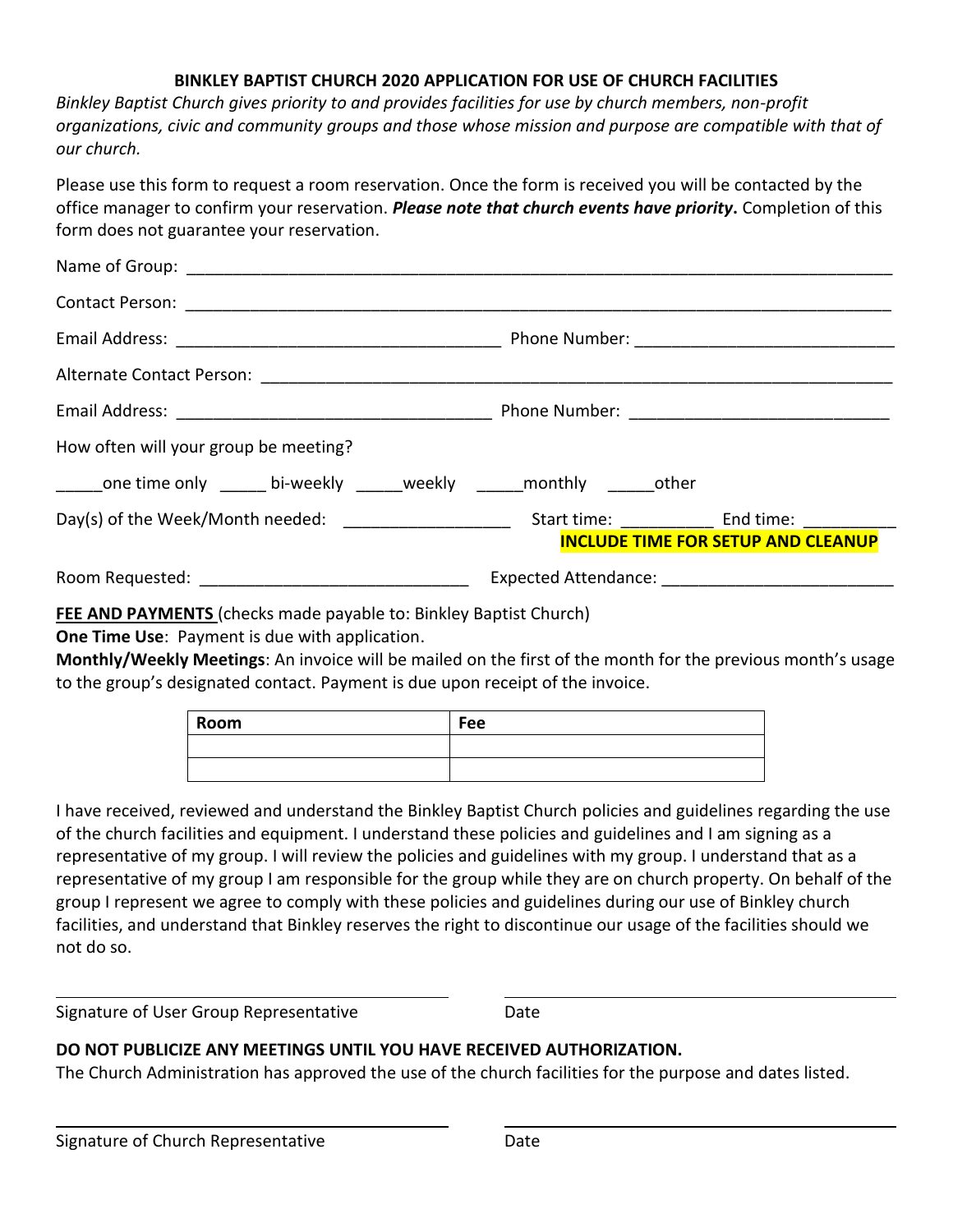## **BUILDING USE POLICY AND GUIDELINES**

We give priority in space allocation to groups that advance the religious, humanitarian and civic life of the community and whose mission and purpose is compatible with that of our church. We take seriously our responsibility to keep a clean and functional facility for this outreach. Therefore, we expect you to adhere to the following policies and guidelines.

- A. The individual signing the application form is the designated responsible person and will be held liable for payment of all fees and deposits associated with the use of the facility and any damages that occur during their use.
- B. The user understands that Binkley Church reserves the right to cancel and/or change room assignments up to 48 hours prior to any event, occasionally on shorter notice in the case of a death in the Binkley family.
- C. The conduct of all persons attending programs is expected to be respectful of the property, maintaining noise levels that respect others in adjoining spaces.
- D. **DOORS ARE NOT TO BE PROPPED OPEN UNDER ANY CIRCUMSTANCES**. The group is responsible to post someone at a door to let people into the building. Groups failing to comply with this policy will lose the privilege of using Binkley facilities.
- E. User groups are provided with keycard(s) and instructions on how to properly operate doors. There is a \$10 refundable deposit required for each keycard.
- F. No smoking, e-cigarettes, alcoholic beverages, illegal substances, and/or weapons are permitted in the buildings or on the grounds of the church.
- G. The Church has adopted a Safe Church policy, copies of which are available in the church office. This policy includes a requirement that **supervision of children and youth shall include a minimum of two adults**. Building users are expected to follow this guideline.
- H. When children are in attendance they must be under control of their parents or adults at all times and are not permitted to roam freely on church property.
- I. The use of church equipment, supplies or telephones without permission is prohibited. Use of church equipment is not included in the rental fee and is not guaranteed to be available.
- J. Users are expected to leave the building/room clean, in the same condition it was prior to the event, do not leave any food or drink in the building. **Take all trash to the dumpster on the K&W side of the building.** \*If available, our Sexton can help setup and clean for an extra fee. Arrangements should be made directly with the Sexton. Contact: sexton@binkleychurch.org
- K. Users must remove all items associated with their program immediately following the event.
- L. All users are responsible for their own set-up, take-down, clean-up and reestablishment of items such as tables, chairs, and audio-video equipment utilized in their activities. NO EXCEPTIONS TO THIS.